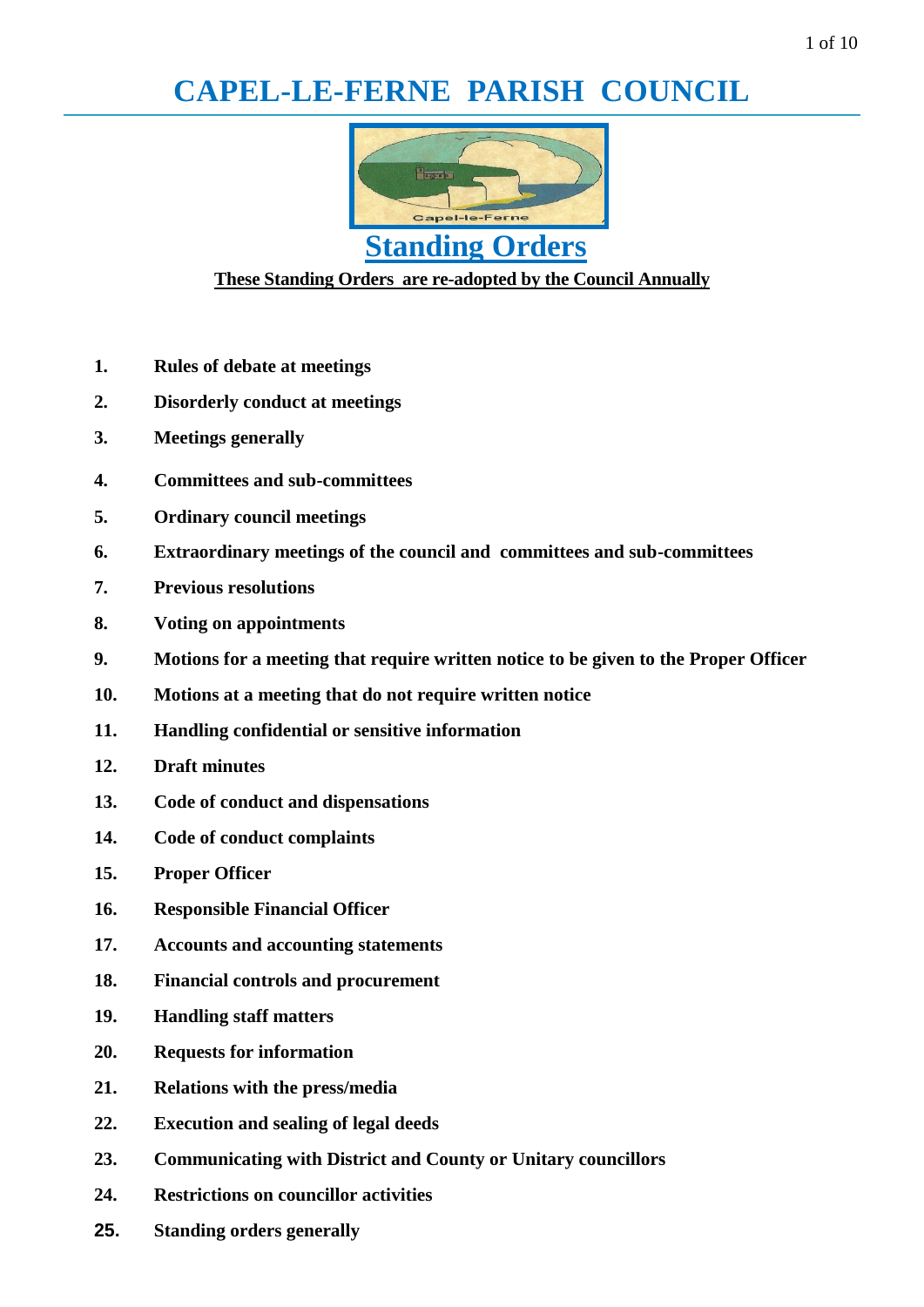# **1. Rules of debate at meetings**

- a Motions on the agenda shall be considered in the order that they appear unless the order is changed at the discretion of the chairman of the meeting.
- b A motion (including an amendment) shall not be progressed unless it has been moved and seconded.
- c A motion on the agenda that is not moved by its proposer may be treated by the chairman of the meeting as withdrawn.
- d If a motion (including an amendment) has been seconded, it may be withdrawn by the proposer only with the consent of the seconder and the meeting.
- e An amendment is a proposal to remove or add words to a motion. It shall not negate the motion.
- f If an amendment to the original motion is carried, the original motion becomes the substantive motion upon which further amendment(s) may be moved.
- g An amendment shall not be considered unless early verbal notice of it is given at the meeting and, if requested by the chairman of the meeting, is expressed in writing to the chairman.
- h A councillor may move an amendment to his own motion if agreed by the meeting. If a motion has already been seconded, the amendment shall be with the consent of the seconder and the meeting.
- i If there is more than one amendment to an original or substantive motion, the amendments shall be moved in the order directed by the chairman.
- j Subject to standing order 1(k) below, only one amendment shall be moved and debated at a time, the order of which shall be directed by the chairman of the meeting.
- k One or more amendments may be discussed together if the chairman of the meeting considers this expedient but each amendment shall be voted upon separately.
- l A councillor may not move more than one amendment to an original or substantive motion.
- m The mover of an amendment has no right of reply at the end of debate on it.
- n Where a series of amendments to an original motion are carried, the mover of the original motion shall have a right of reply either at the end of debate of the first amendment or at the very end of debate on the final substantive motion immediately before it is put to the vote.
- o Unless permitted by the chairman of the meeting, a councillor may speak once in the debate on a motion except:
	- i. to speak on an amendment moved by another councillor;
	- ii. to move or speak on another amendment if the motion has been amended since he last spoke;
	- iii. to make a point of order;
	- iv. to give a personal explanation; or
	- v.in exercise of a right of reply.
- p During the debate of a motion, a councillor may interrupt only on a point of order or a personal explanation and the councillor who was interrupted shall stop speaking. A councillor raising a point of order shall identify the standing order which he considers has been breached or specify the other irregularity in the proceedings of the meeting he is concerned by.
- q A point of order shall be decided by the chairman of the meeting and his decision shall be final.
- r When a motion is under debate, no other motion shall be moved except:
	- i. to amend the motion;
	- ii. to proceed to the next business;
	- iii. to adjourn the debate;
	- iv. to put the motion to a vote;
	- v. to ask a person to be no longer heard or to leave the meeting;
	- vi. to refer a motion to a committee or sub-committee for consideration;
	- vii. to exclude the public and press;
	- viii. to adjourn the meeting; or
	- ix. to suspend particular standing order(s) excepting those which reflect mandatory statutory requirements.
- s Before an original or substantive motion is put to the vote, the chairman of the meeting shall be satisfied that the motion has been sufficiently debated and that the mover of the motion under debate has exercised or waived his right of reply.
- t Excluding motions moved understanding order 1(r) above, the contributions or speeches by a councillor shall relate only to the motion under discussion and shall not exceed ( ) minutes without the consent of the chairman of the meeting.

## **2. Disorderly conduct at meetings**

- a No person shall obstruct the transaction of business at a meeting or behave offensively or improperly. If this standing order is ignored, the chairman of the meeting shall request such person(s) to moderate or improve their conduct.
- b If person(s) disregard the request of the chairman of the meeting to moderate or improve their conduct, any councillor or the chairman of the meeting may move that the person be no longer heard or excluded from the meeting. The motion, if seconded, shall be put to the vote without discussion.
- c If a resolution made under standing order 2(b) above is ignored, the chairman of the meeting may take further reasonable steps to restore order or to progress the meeting. This may include temporarily suspending or closing the meeting.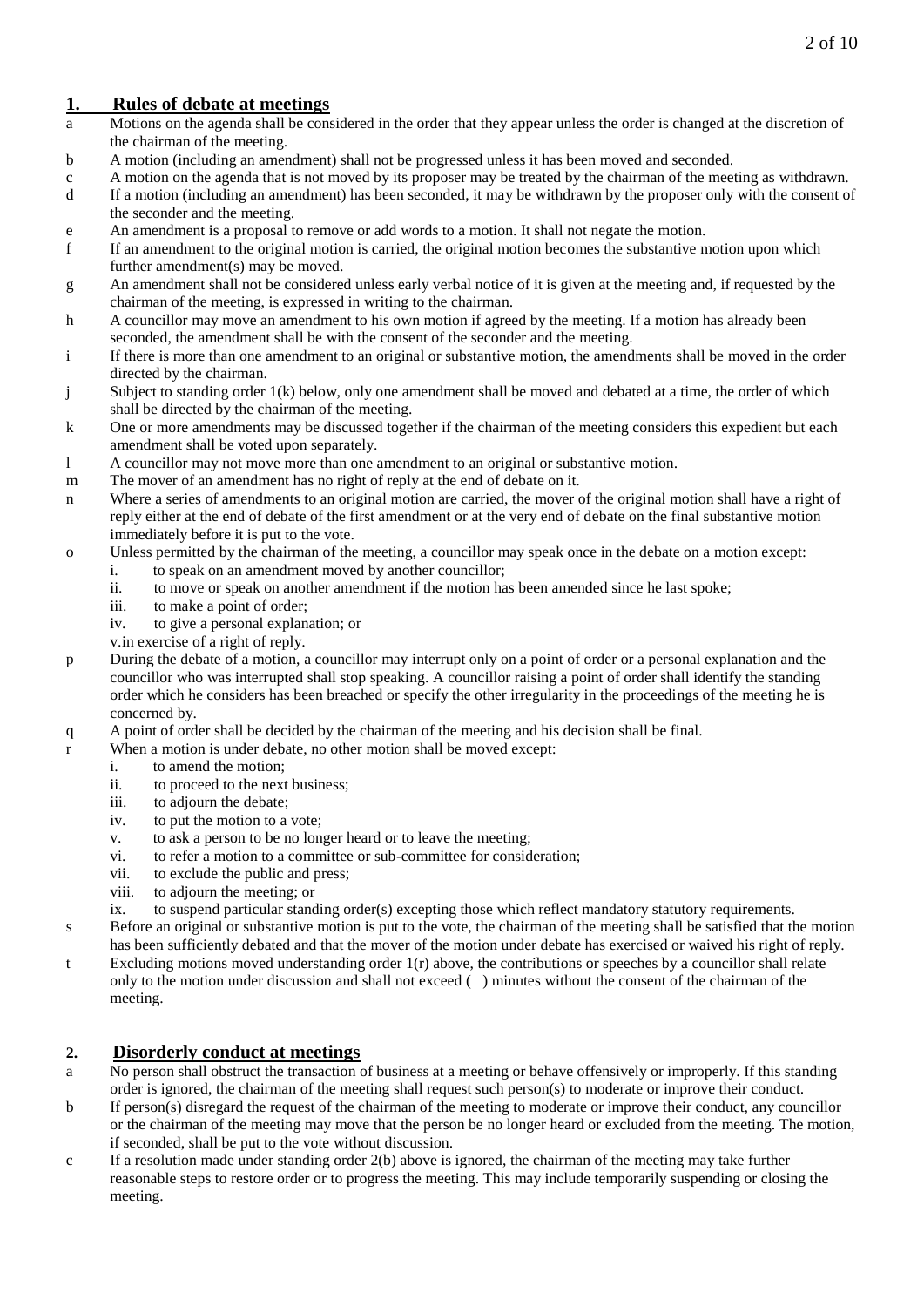# **3. Meetings generally**

- **Full Council meetings**
- **Committee meetings**
- Sub-committee meetings

| a            | Meetings shall not take place in premises which at the time of the meeting are used for the supply of alcohol, unless<br>no other premises are available free of charge or at a reasonable cost.                          |
|--------------|---------------------------------------------------------------------------------------------------------------------------------------------------------------------------------------------------------------------------|
| b            | The minimum three clear days for notice of a meeting does not include the day on which notice was issued, the day                                                                                                         |
|              | of the meeting, a Sunday, a day of the Christmas break, a day of the Easter break or of a bank holiday or a day                                                                                                           |
|              | appointed for public thanksgiving or mourning.                                                                                                                                                                            |
| $\mathbf{C}$ | The minimum three clear days' public notice for a meeting does not include the day on which the notice was issued                                                                                                         |
|              | or the day of the meeting unless the meeting is convened at shorter notice OR [The minimum three clear days'                                                                                                              |
|              | public notice of a meeting does not include the day on which the notice was issued or the day of the meeting].                                                                                                            |
| d            | Meetings shall be open to the public unless their presence is prejudicial to the public interest by reason of the                                                                                                         |
|              | confidential nature of the business to be transacted or for other special reasons. The public's exclusion from part or                                                                                                    |
|              | all of a meeting shall be by a resolution which shall give reasons for the public's exclusion.                                                                                                                            |
| $\mathbf e$  | Members of the public may make representations, answer questions and give evidence at a meeting which they are                                                                                                            |
|              | entitled to attend in respect of the business on the agenda.                                                                                                                                                              |
| $\mathbf f$  | The period of time designated for public participation at a meeting in accordance with standing order 3(e) above                                                                                                          |
|              | shall not exceed (15) minutes unless directed by the chairman of the meeting.                                                                                                                                             |
| g            | Subject to standing order $3(f)$ above, a member of the public shall not speak for more than $(15)$ minutes.                                                                                                              |
|              |                                                                                                                                                                                                                           |
|              |                                                                                                                                                                                                                           |
| h            | In accordance with standing order 3(e) above, a question shall not require a response at the meeting nor start a                                                                                                          |
|              | debate on the question. The chairman of the meeting may direct that a written or oral response be given.                                                                                                                  |
| $\mathbf{i}$ | [A person shall stand when requesting to speak and when speaking (except when a person has a disability or is                                                                                                             |
|              | likely to suffer discomfort)] OR [A person shall raise his hand when requesting to speak and stand when speaking                                                                                                          |
|              | (except when a person has a disability or is likely to suffer discomfort)]. The chairman of the meeting may at any                                                                                                        |
|              | time permit a person to be seated when speaking.                                                                                                                                                                          |
| j            | A person who speaks at a meeting shall direct his comments to the chairman of the meeting.                                                                                                                                |
| k            | Only one person is permitted to speak at a time. If more than one person wants to speak, the chairman of the                                                                                                              |
|              | meeting shall direct the order of speaking.                                                                                                                                                                               |
| $\mathbf{1}$ | Photographing, recording, broadcasting or transmitting the proceedings of a meeting by any means is not permitted                                                                                                         |
|              | without the Council's prior written consent.                                                                                                                                                                              |
| m            | The press shall be provided with reasonable facilities for the taking of their report of all or part of a meeting at                                                                                                      |
|              | which they are entitled to be present.                                                                                                                                                                                    |
|              |                                                                                                                                                                                                                           |
| n            | Subject to standing orders which indicate otherwise, anything authorised or required to be done by, to or before the                                                                                                      |
|              | Chairman of the Council may in his absence be done by, to or before the Vice-Chairman of the Council (if any).                                                                                                            |
| $\mathbf{O}$ | The Chairman, if present, shall preside at a meeting. If the Chairman is absent from a meeting, the Vice-Chairman,                                                                                                        |
|              | if present, shall preside. If both the Chairman and the Vice-Chairman are absent from a meeting, a councillor as                                                                                                          |
|              | chosen by the councillors present at the meeting shall preside at the meeting.                                                                                                                                            |
| p            | Subject to a meeting being quorate, all questions at a meeting shall be decided by a majority of the councillors or                                                                                                       |
|              | councillors with voting rights present and voting.                                                                                                                                                                        |
|              |                                                                                                                                                                                                                           |
|              |                                                                                                                                                                                                                           |
| $\mathbf{q}$ | The chairman of a meeting may give an original vote on any matter put to the vote, and in the case of an equality of                                                                                                      |
|              | votes may exercise his casting vote whether or not he gave an original vote.                                                                                                                                              |
|              | See standing orders $5(i)$ and (j) below for the different rules that apply in the election of the Chairman of the                                                                                                        |
|              | Council at the annual meeting of the council.                                                                                                                                                                             |
| $\bf r$      | Unless standing orders provide otherwise, voting on a question shall be by a show of hands. At the request of a                                                                                                           |
|              | councillor, the voting on any question shall be recorded so as to show whether each councillor present and voting                                                                                                         |
|              | gave his vote for or against that question. Such a request shall be made before moving on to the next item of                                                                                                             |
|              | business on the agenda.                                                                                                                                                                                                   |
| S            | The minutes of a meeting shall include an accurate record of the following:                                                                                                                                               |
|              | i. the time and place of the meeting;                                                                                                                                                                                     |
|              | the names of councillors present and absent;<br>ii.                                                                                                                                                                       |
|              | interests that have been declared by councillors and non-councillors with voting rights;<br>iii.                                                                                                                          |
|              | whether a councillor or non-councillor with voting rights left the meeting when matters that they held<br>iv.                                                                                                             |
|              | interests in were being considered;                                                                                                                                                                                       |
|              | if there was a public participation session; and<br>v.<br>the resolutions made.                                                                                                                                           |
|              | vi.                                                                                                                                                                                                                       |
|              |                                                                                                                                                                                                                           |
| t            | (England) A councillor or a non-councillor with voting rights who has a disclosable pecuniary interest or another                                                                                                         |
|              | interest as set out in the council's code of conduct in a matter being considered at a meeting is subject to statutory<br>limitations or restrictions under the code on his right to participate and vote on that matter. |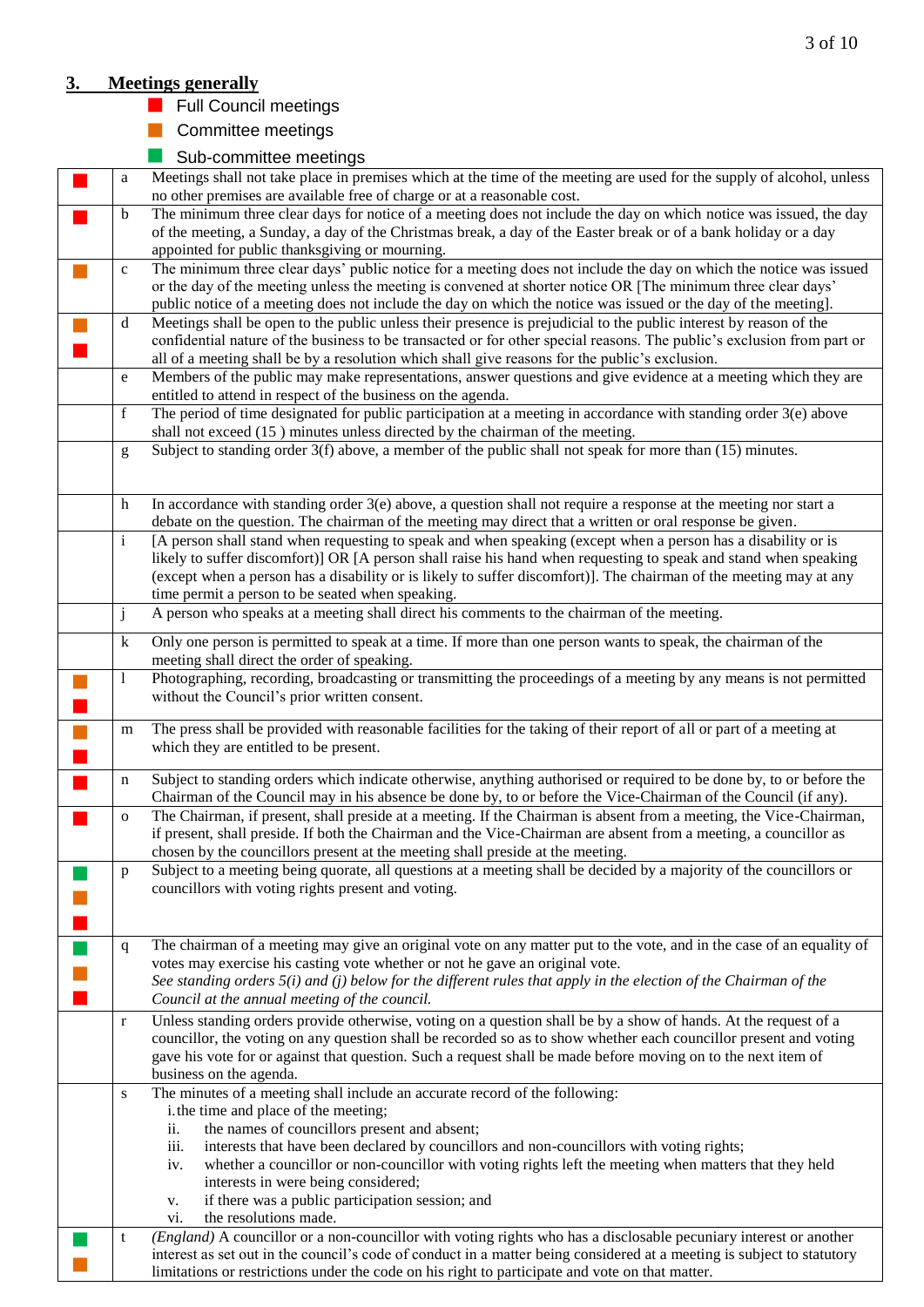|   | (Wales) A councillor or a non-councillor with voting rights who has a personal or prejudicial interest in a matter<br>being considered at a meeting which limits or restricts his right to participate in a discussion or vote on that<br>matter is subject to obligations in the code of conduct adopted by the council. |
|---|---------------------------------------------------------------------------------------------------------------------------------------------------------------------------------------------------------------------------------------------------------------------------------------------------------------------------|
| u | No business may be transacted at a meeting unless at least one-third of the whole number of members of the council<br>are present and in no case shall the quorum of a meeting be less than three.<br>See standing order $4d(viii)$ below for the quorum of a committee or sub-committee meeting.                         |
| v | If a meeting is or becomes inquorate no business shall be transacted and the meeting shall be closed. The business<br>on the agenda for the meeting shall be adjourned to another meeting.                                                                                                                                |
| W | A meeting shall not exceed a period of $(2\frac{1}{2})$ hours.                                                                                                                                                                                                                                                            |

# **4. Committees and sub-committees**

- a Unless the council determines otherwise, a committee may appoint a sub-committee whose terms of reference and members shall be determined by the committee.
- b The members of a committee may include non-councillors unless it is a committee which regulates and controls the finances of the council.
- c Unless the council determines otherwise, all the members of an advisory committee and a sub-committee of the advisory committee may be non-councillors.
- d The council may appoint standing committees or other committees as may be necessary, and:
	- i. shall determine their terms of reference;
	- ii. shall determine the number and time of the ordinary meetings of a standing committee up until the date of the next annual meeting of full council;
	- iii. shall permit a committee, other than in respect of the ordinary meetings of a committee, to determine the number and time of its meetings;
	- iv. shall, subject to standing orders 4(b) and (c) above, appoint and determine the terms of office of members of such a committee;
	- v. may, subject to standing orders 4(b) and (c) above, appoint and determine the terms of office of the substitute members to a committee whose role is to replace the ordinary members at a meeting of a committee if the ordinary members of the committee confirm to the Proper Officer (3) days before the meeting that they are unable to attend;
	- vi. shall, after it has appointed the members of a standing committee, appoint the chairman of the standing committee;
	- vii. shall permit a committee other than a standing committee, to appoint its own chairman at the first meeting of the committee;
	- viii. shall determine the place, notice requirements and quorum for a meeting of a committee and a sub-committee which shall be no less than three;
	- ix. shall determine if the public may participate at a meeting of a committee;
	- x. shall determine if the public and press are permitted to attend the meetings of a sub-committee and also the advance public notice requirements, if any, required for the meetings of a sub-committee;
	- xi. shall determine if the public may participate at a meeting of a sub-committee that they are permitted to attend; and
	- xii. may dissolve a committee.

## **5. Ordinary council meetings**

- a In an election year, the annual meeting of the council shall be held on or within 14 days following the day on which the new councillors elected take office.
- b In a year which is not an election year, the annual meeting of a council shall be held on such day in May as the council may direct.
- c If no other time is fixed, the annual meeting of the council shall take place at 6pm.
- d (*England*) In addition to the annual meeting of the council, at least three other ordinary meetings shall be held in each year on such dates and times as the council directs.
- e (*Wales*) In addition to the annual meeting of the council, any number of other ordinary meetings may be held in each year on such dates and times as the council may direct.
- f The first business conducted at the annual meeting of the council shall be the election of the Chairman and Vice-Chairman (if any) of the Council.
- g The Chairman of the Council, unless he has resigned or becomes disqualified, shall continue in office and preside at the annual meeting until his successor is elected at the next annual meeting of the council.
- h The Vice-Chairman of the Council, if any, unless he resigns or becomes disqualified, shall hold office until immediately after the election of the Chairman of the Council at the next annual meeting of the council.
- i In an election year, if the current Chairman of the Council has not been re-elected as a member of the council, he shall preside at the meeting until a successor Chairman of the Council has been elected. The current Chairman of the Council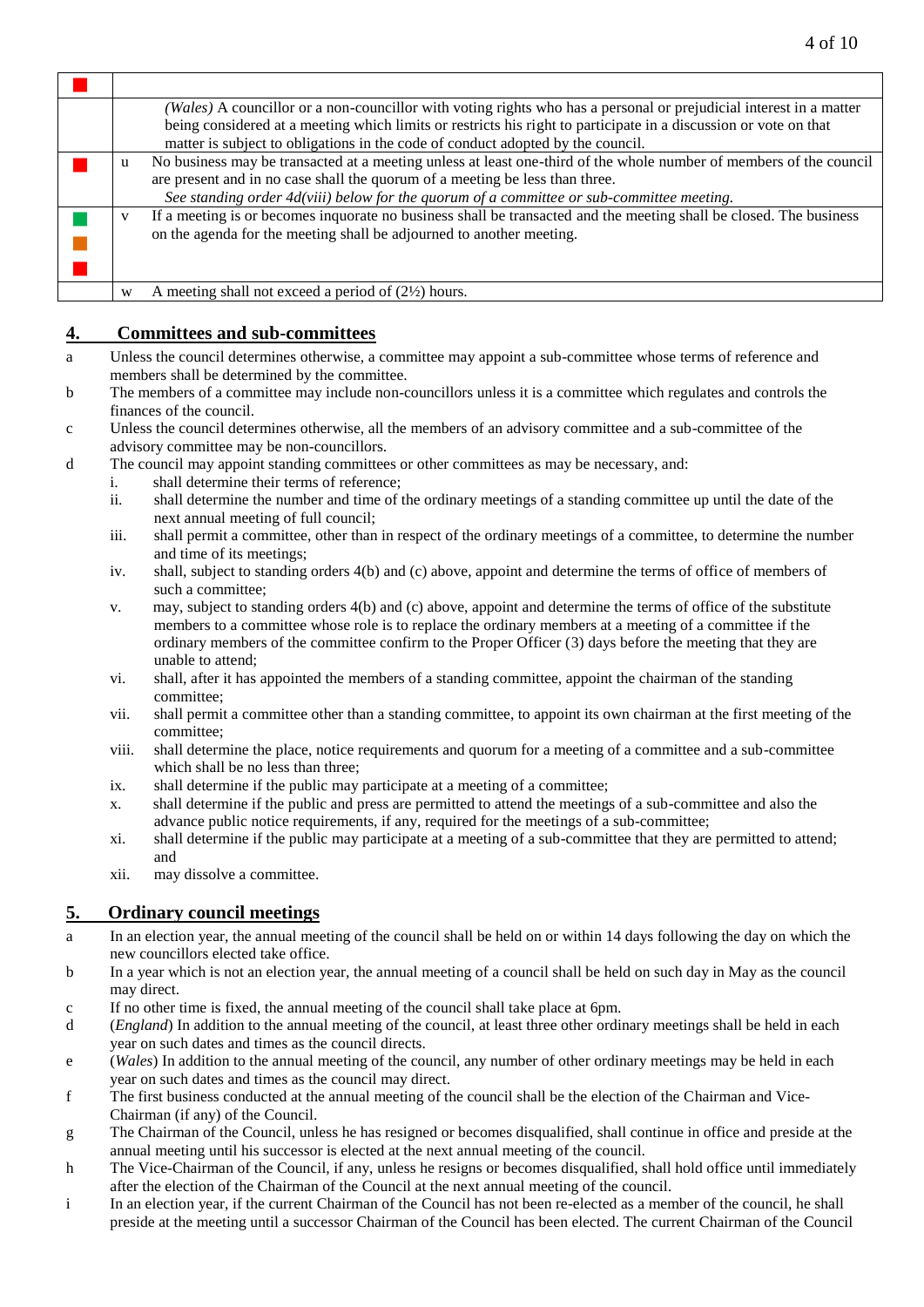## **6. Extraordinary meetings of the council and committees and sub-committees**

- a The Chairman of the Council may convene an extraordinary meeting of the council at any time.
- b If the Chairman of the Council does not or refuses to call an extraordinary meeting of the council within seven days of having been requested in writing to do so by two councillors, any two councillors may convene an extraordinary meeting of the council. The public notice giving the time, place and agenda for such a meeting must be signed by the two councillors.
- c The chairman of a committee [or a sub-committee] may convene an extraordinary meeting of the committee [or the subcommittee] at any time.
- d If the chairman of a committee [or a sub-committee] does not or refuses to call an extraordinary meeting within (3) days of having been requested by to do so by (3) members of the committee [or the sub-committee], any (3) members of the committee [and the sub-committee] may convene an extraordinary meeting of a committee [and a sub-committee].

# **7. Previous resolutions**

- a A resolution shall not be reversed within six months except either by a special motion, which requires written notice by at least (3) councillors to be given to the Proper Officer in accordance with standing order 9 below, or by a motion moved in pursuance of the recommendation of a committee or a sub-committee.
- b When a motion moved pursuant to standing order 7(a) above has been disposed of, no similar motion may be moved within a further six months.

## **8. Voting on appointments**

Where more than two persons have been nominated for a position to be filled by the council and none of those persons has received an absolute majority of votes in their favour, the name of the person having the least number of votes shall be struck off the list and a fresh vote taken. This process shall continue until a majority of votes is given in favour of one person. A tie in votes may be settled by the casting vote exercisable by the chairman of the meeting.

## **9. Motions for a meeting that require written notice to be given to the Proper Officer**

- a A motion shall relate to the responsibilities of the meeting which it is tabled for and in any event shall relate to the performance of the council's statutory functions, powers and obligations or an issue which specifically affects the council's area or its residents.
- b No motion may be moved at a meeting unless it is on the agenda and the mover has given written notice of its wording to the Proper Officer at least (3) clear days before the meeting. Clear days do not include the day of the notice or the day of the meeting.
- c The Proper Officer may, before including a motion on the agenda received in accordance with standing order 9(b) above, correct obvious grammatical or typographical errors in the wording of the motion.
- d If the Proper Officer considers the wording of a motion received in accordance with standing order 9(b) above is not clear in meaning, the motion shall be rejected until the mover of the motion resubmits it in writing to the Proper Officer so that it can be understood at least (3) clear days before the meeting.
- e If the wording or subject of a proposed motion is considered improper, the Proper Officer shall consult with the chairman of the forthcoming meeting or, as the case may be, the councillors who have convened the meeting, to consider whether the motion shall be included in the agenda or rejected.
- f Subject to standing order 9(e) above, the decision of the Proper Officer as to whether or not to include the motion on the agenda shall be final.
- g Motions received shall be recorded in a book for that purpose and numbered in the order that they are received.
- h Motions rejected shall be recorded in a book for that purpose with an explanation by the Proper Officer for their rejection.

#### **10. Motions at a meeting that do not require written notice**

- a The following motions may be moved at a meeting without written notice to the Proper Officer;
	- i. to correct an inaccuracy in the draft minutes of a meeting;
	- ii. to move to a vote;
	- iii. to defer consideration of a motion;
	- iv. to refer a motion to a particular committee or sub-committee;
	- v. to appoint a person to preside at a meeting;
	- vi. to change the order of business on the agenda;
	- vii. to proceed to the next business on the agenda;
	- viii. to require a written report;
	- ix. to appoint a committee or sub-committee and their members;
	- x. to extend the time limits for speaking;
	- xi. to exclude the press and public from a meeting in respect of confidential or sensitive information which is prejudicial to the public interest;
	- xii. to not hear further from a councillor or a member of the public;
	- xiii. to exclude a councillor or member of the public for disorderly conduct;
	- xiv. to temporarily suspend the meeting;
	- xv. to suspend a particular standing order (unless it reflects mandatory statutory requirements);
	- xvi. to adjourn the meeting; or
	- xvii. to close a meeting.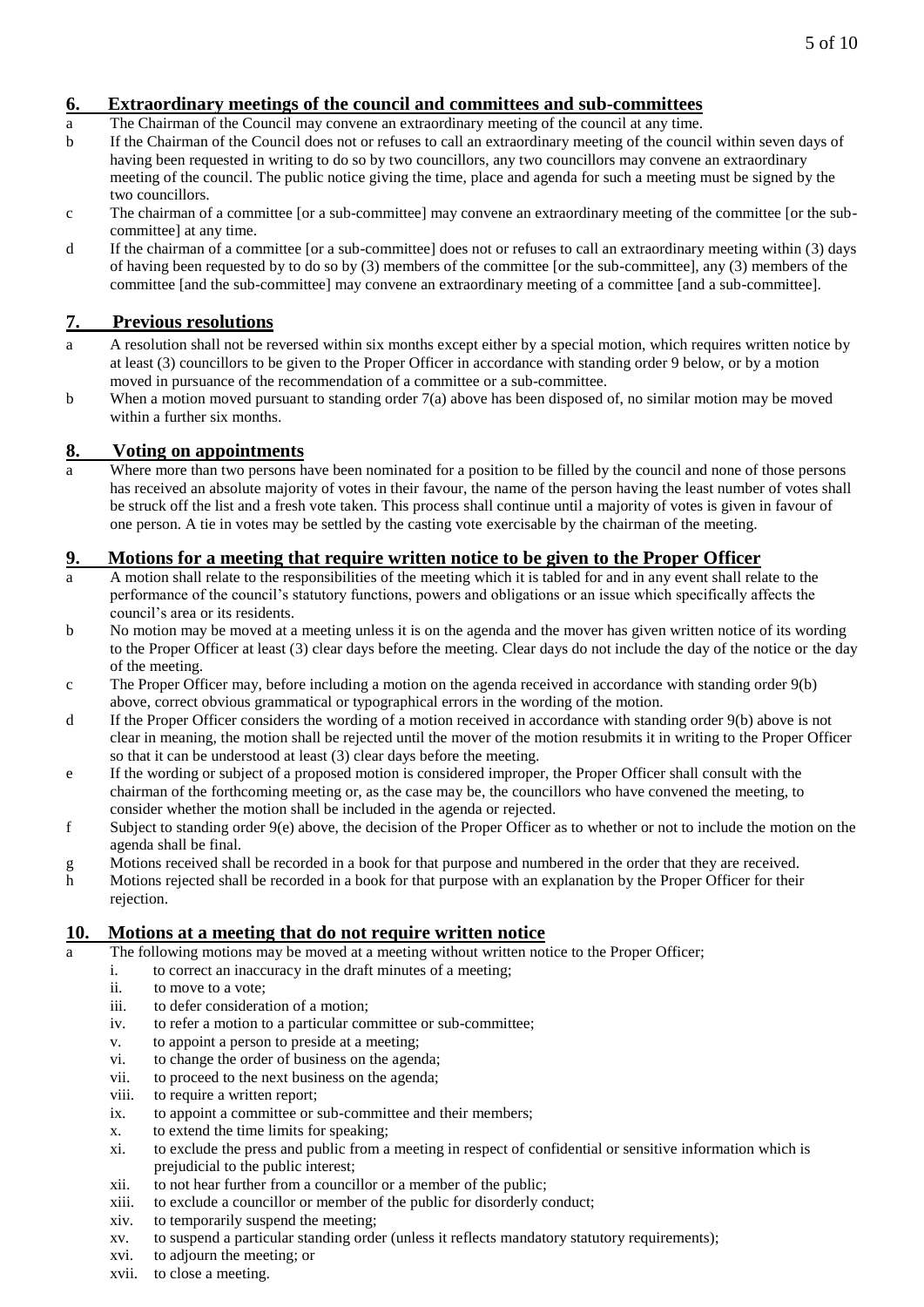# **11. Handling confidential or sensitive information**

- a The agenda, papers that support the agenda and the minutes of a meeting shall not disclose or otherwise undermine confidential or sensitive information which for special reasons would not be in the public interest.
- b Councillors and staff shall not disclose confidential or sensitive information which for special reasons would not be in the public interest.

# **12. Draft minutes**

- a If the draft minutes of a preceding meeting have been served on councillors with the agenda to attend the meeting at which they are due to be approved for accuracy, they shall be taken as read.
- b There shall be no discussion about the draft minutes of a preceding meeting except in relation to their accuracy. A motion to correct an inaccuracy in the draft minutes shall be moved in accordance with standing order  $10(a)(i)$  above.
- c The accuracy of draft minutes, including any amendment(s) made to them, shall be confirmed by resolution and shall be signed by the chairman of the meeting and stand as an accurate record of the meeting to which the minutes relate.
- d If the chairman of the meeting does not consider the minutes to be an accurate record of the meeting to which they relate, he shall sign the minutes and include a paragraph in the following terms or to the same effect:

"*The chairman of this meeting does not believe that the minutes of the meeting of the ( ) held on [date] in respect of ( ) were a correct record but his view was not upheld by the meeting and the minutes are confirmed as an accurate record of the proceedings."*

e Upon a resolution which confirms the accuracy of the minutes of a meeting, the draft minutes or recordings of the meeting for which approved minutes exist shall be destroyed.

# **13. Code of conduct and dispensations**

#### *See also standing order 3(t) above.* **England**

- a All councillors and non-councillors with voting rights shall observe the code of conduct adopted by the council.
- b Unless he has been granted a dispensation, a councillor or non-councillor with voting rights shall withdraw from a meeting when it is considering a matter in which he has a dis-closable pecuniary interest. He may return to the meeting after it has considered the matter in which he had the interest.
- c Unless he has been granted a dispensation, a councillor or non-councillor with voting rights shall withdraw from a meeting when it is considering a matter in which he has another interest if so required by the council's code of conduct. He may return to the meeting after it has considered the matter in which he had the interest.
- d Dispensation requests shall be in writing and submitted to the Proper Officer as soon as possible before the meeting, or failing that, at the start of the meeting for which the dispensation is required.
- e A decision as to whether to grant a dispensation shall be made [by the Proper Officer] OR [by a meeting of the council, or committee or sub-committee for which the dispensation is required] and that decision is final.
- f A dispensation request shall confirm:
	- i. the description and the nature of the dis-closable pecuniary interest or other interest to which the request for the dispensation relates;
	- ii. whether the dispensation is required to participate at a meeting in a discussion only or a discussion and a vote;
	- iii. the date of the meeting or the period (not exceeding four years) for which the dispensation is sought; and
	- iv. an explanation as to why the dispensation is sought.
- g Subject to standing orders 13(d) and (f) above, dispensations requests shall be considered [by the Proper Officer before the meeting or, if this is not possible, at the start of the meeting for which the dispensation is required] OR [at the beginning of the meeting of the council, or committee or a sub-committee for which the dispensation is required].
- h A dispensation may be granted in accordance with standing order 13(e) above if having regard to all relevant circumstances the following applies:
	- i. without the dispensation the number of persons prohibited from participating in the particular business would be so great a proportion of the meeting transacting the business as to impede the transaction of the business or
	- ii. granting the dispensation is in the interests of persons living in the council's area or
	- iii. it is otherwise appropriate to grant a dispensation.

# **14. Code of conduct complaints**

- a Upon notification by the District or Unitary Council [(Wales) [County Borough] OR [County Council]] that it is dealing with a complaint that a councillor or non-councillor with voting rights has breached the council's code of conduct, the Proper Officer shall, subject to standing order 11 above, report this to the council.
- b Where the notification in standing order 14(a) above relates to a complaint made by the Proper Officer, the Proper Officer shall notify the Chairman of Council of this fact, and the Chairman shall nominate another staff member to assume the duties of the Proper Officer in relation to the complaint until it has been determined [(England) and the council has agreed what action, if any, to take in accordance with standing order 14(d) below].
- c The council may:
	- i. provide information or evidence where such disclosure is necessary to progress an investigation of the complaint or is required by law;
	- ii. seek information relevant to the complaint from the person or body with statutory responsibility for investigation of the matter;
	- iii. [(Wales) indemnify the councillor or non-councillor with voting rights in respect of his related legal costs and any such indemnity is subject to approval by a meeting of the full council.]
- d *(England)* Upon notification by the District or Unitary Council that a councillor or non-councillor with voting rights has breached the council's code of conduct, the council shall consider what, if any, action to take against him. Such action excludes disqualification or suspension from office.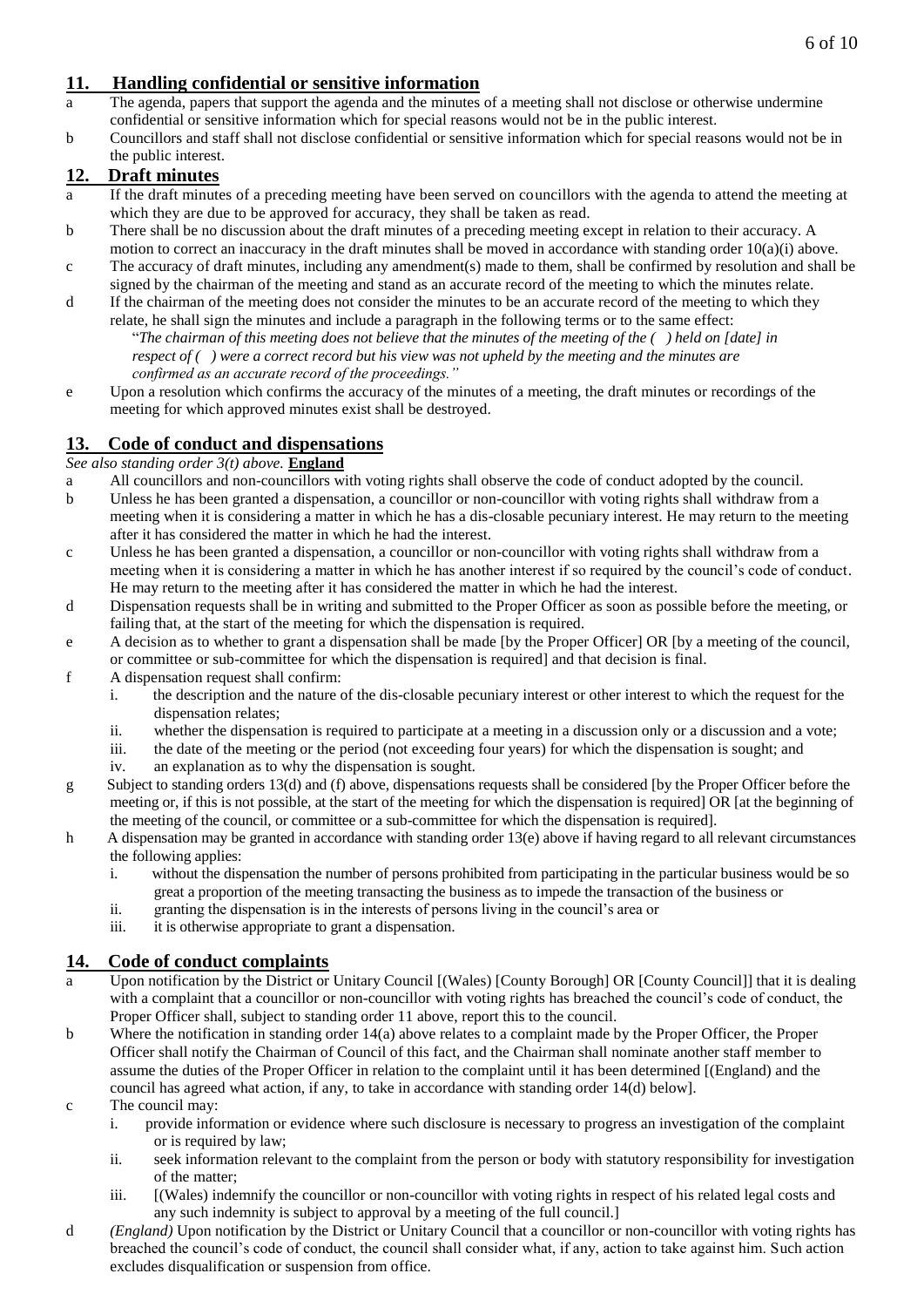# **15. Proper Officer**

- a The Proper Officer shall be either (i) the clerk or (ii) other staff member(s) nominated by the council to undertake the work of the Proper Officer when the Proper Officer is absent.
- b The Proper Officer shall:
	- i. [at least three clear days before a meeting of the council, a committee and a sub-committee serve on councillors, by delivery or post at their residences, a signed summons confirming the time, place and the agenda.] OR

[at least three clear days before a meeting of the council, a committee and a sub-committee serve on councillors a summons, by email, confirming the time, place and the agenda provided any such email contains the electronic signature and title of the Proper Officer].

*See standing order 3(b) above for the meaning of clear days for a meeting of a full council and standing order 3 (c) above for a meeting of a committee.*

ii. give public notice of the time, place and agenda at least three clear days before a meeting of the council or a meeting of a committee or a sub-committee (provided that the public notice with agenda of an extraordinary meeting of the council convened by councillors is signed by them);

*See standing order 3(b) above for the meaning of clear days for a meeting of a full council and standing order 3(c) above for a meeting of a committee.*

- iii. subject to standing order 9 above, include on the agenda all motions in the order received unless a councillor has given written notice at least (7) days before the meeting confirming his withdrawal of it;
- iv. convene a meeting of full council for the election of a new Chairman of the Council, occasioned by a casual vacancy in his office;
- v. facilitate inspection of the minute book by local government electors;
- vi. receive and retain copies of byelaws made by other local authorities;
- vii. retain acceptance of office forms from councillors;
- viii. retain a copy of every councillor's register of interests;
- ix. assist with responding to requests made under the Freedom of Information Act 2000 and Data Protection Act 1998, in accordance with and subject to the council's policies and procedures relating to the same;
- x. receive and send general correspondence and notices on behalf of the council except where there is a resolution to the contrary;
- xi. manage the organisation, storage of, access to and destruction of information held by the council in paper and electronic form;
- xii. arrange for legal deeds to be executed; *See also standing order 22 below.*
- xiii. arrange or manage the prompt authorisation, approval, and instruction regarding any payments to be made by the council in accordance with the council's financial regulations;
- xiv. record every planning application notified to the council and the council's response to the local planning authority in a book for such purpose;
- xv. refer a planning application received by the council to the Chairman or in his absence the Vice-Chairman of the Council within two working days of receipt to facilitate an extraordinary meeting if the nature of a planning application requires consideration before the next ordinary meeting
- xvi. manage access to information about the council via the publication scheme; and
- xvii. retain custody of the seal of the council (if any) which shall not be used without a resolution to that effect. *See also standing order 22 below.*

## **16. Responsible Financial Officer**

a The council shall appoint appropriate staff member(s) to undertake the work of the Responsible Financial Officer when the Responsible Financial Officer is absent.

## **17. Accounts and accounting statements**

- a "Proper practices" in standing orders refer to the most recent version of [Governance and Accountability for Local Councils – a Practitioners' Guide (England)] OR [Governance and Accountability for Local Councils in Wales – A Practitioners' Guide].
- b All payments by the council shall be authorised, approved and paid in accordance with the law, proper practices and the council's financial regulations.
- c The Responsible Financial Officer shall supply to each councillor as soon as practicable after 30 June, 30 September and 31 December in each year a statement to summarise:
	- i. the council's receipts and payments for each quarter;
	- ii. the council's aggregate receipts and payments for the year to date;
	- iii. the balances held at the end of the quarter being reported and which includes a comparison with the budget for the financial year and highlights any actual or potential overspends.
- d As soon as possible after the financial year end at 31 March, the Responsible Financial Officer shall provide:
	- i. each councillor with a statement summarising the council's receipts and payments for the last quarter and the year to date for information; and
	- ii. to the full council the accounting statements for the year in the form of Section 1 of the annual return, as required by proper practices, for consideration and approval.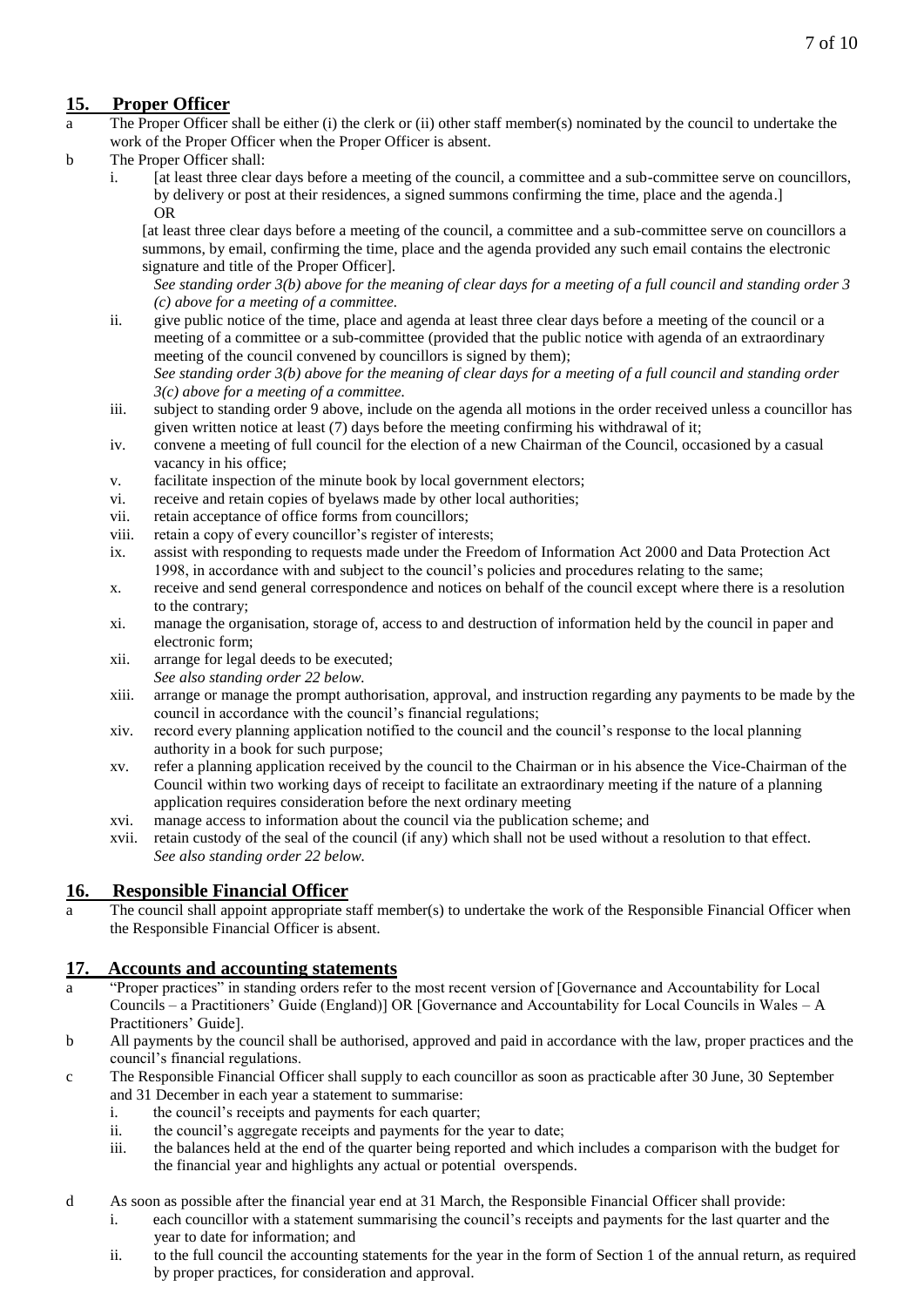e The year-end accounting statements shall be prepared in accordance with proper practices and applying the form of accounts determined by the council (receipts and payments, or income and expenditure) for a year to 31 March. A completed draft annual return shall be presented to each councillor before the end of the following month of May. The annual return of the council, which is subject to external audit, including the annual governance statement, shall be presented to council for consideration and formal approval before 30 June.

## **18. Financial controls and procurement**

- The council shall consider and approve financial regulations drawn up by the Responsible Financial Officer, which shall include detailed arrangements in respect of the following:
	- i. the keeping of accounting records and systems of internal controls;
	- ii. the assessment and management of financial risks faced by the council;
	- iii. the work of the independent internal auditor in accordance with proper practices and the receipt of regular reports from the internal auditor, which shall be required at least annually;
	- iv. the inspection and copying by councillors and local electors of the council's accounts and/or orders of payments; and
	- v. procurement policies (subject to standing order 18(c) below) including the setting of values for different procedures where a contract has an estimated value of less than [£60,000].
- b Financial regulations shall be reviewed regularly and at least annually for fitness of purpose.
- c Financial regulations shall confirm that a proposed contract for the supply of goods, materials, services and the execution of works with an estimated value in excess of  $[£60,000]$  shall be procured on the basis of a formal tender as summarised in standing order 18(d) below.
- d Subject to additional requirements in the financial regulations of the council, the tender process for contracts for the supply of goods, materials, services or the execution of works shall include, as a minimum, the following steps:
	- i. a specification for the goods, materials, services or the execution of works shall be drawn up;
	- ii. an invitation to tender shall be drawn up to confirm (i) the council's specification (ii) the time, date and address for the submission of tenders (iii) the date of the council's written response to the tender and (iv) the prohibition on prospective contractors contacting councillors or staff to encourage or support their tender outside the prescribed process;
	- iii. the invitation to tender shall be advertised in a local newspaper and in any other manner that is appropriate;
	- iv. tenders are to be submitted in writing in a sealed marked envelope addressed to the Proper Officer;
	- v. tenders shall be opened by the Proper Officer in the presence of at least one councillor after the deadline for submission of tenders has passed;
	- vi. tenders are to be reported to and considered by the appropriate meeting of the council or a committee or subcommittee with delegated responsibility.
- e Neither the council, nor a committee or a sub-committee with delegated responsibility for considering tenders, is bound to accept the lowest value tender.
- f Where the value of a contract is likely to exceed £138,893 (or other threshold specified by the Office of Government Commerce from time to time) the council must consider whether the Public Contracts Regulations 2006 (SI No. 5, as amended) and the Utilities Contracts Regulations 2006 (SI No. 6, as amended) apply to the contract and, if either of those Regulations apply, the council must comply with EU procurement rules.

# **19. Handling staff matters**

- a A matter personal to a member of staff that is being considered by a meeting of council is subject to standing order 11 above.
- b Subject to the council's policy regarding absences from work, the council's most senior member of staff shall notify the chairman or, if he is not available, the vice-chairman of absence occasioned by illness or other reason and that person shall report such absence at its next meeting.
- c The chairman or in his absence, the vice-chairman shall upon a resolution conduct a review of the performance and annual appraisal of the work of employees. The reviews and appraisal shall be reported in writing and is subject to approval by resolution.
- d Subject to the council's policy regarding the handling of grievance matters, the council's most senior employee (or other employees) shall contact the chairman in respect of an informal or formal grievance matter, and this matter shall be reported back and progressed by resolution.
- e Subject to the council's policy regarding the handling of grievance matters, if an informal or formal grievance matter raised by [the employee's job title] relates to the chairman or vice-chairman of, this shall be communicated to another member which shall be reported back and progressed by resolution.
- f Any persons responsible for all or part of the management of staff shall treat the written records of all meetings relating to their performance, capabilities, grievance or disciplinary matters as confidential and secure. The council shall keep all written records relating to employees secure. All paper records shall be secured and locked and electronic records shall be password protected and encrypted.
- a Only persons with line management responsibilities shall have access to staff records referred to in standing orders 19(f) and (g) above if so justified.
- b Access and means of access by keys and/or computer passwords to records of employment referred to in standing orders 19(f) and (g) above shall be provided only to (post holder) and/or the Chairman of the Council.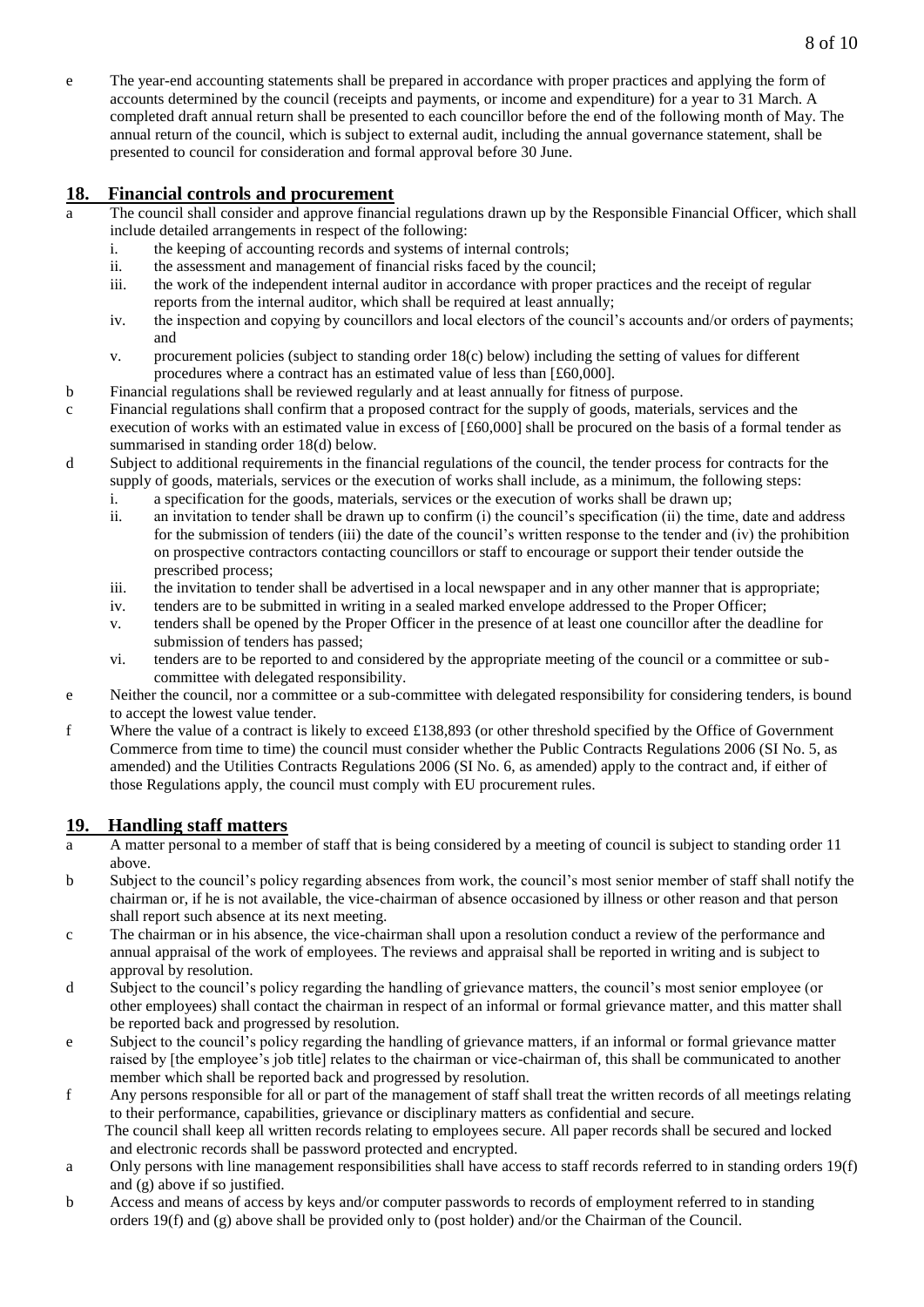## **20. Requests for information**

- a Requests for information held by the council shall be handled in accordance with the council's policy in respect of handling requests under the Freedom of Information Act 2000 and the Data Protection Act 1998.
- b Correspondence from, and notices served by, the Information Commissioner shall be referred by the Proper Officer to the chairman. The said committee shall have the power to do anything to facilitate compliance with the Freedom of Information Act 2000.

## **21. Relations with the press/media**

a Requests from the press or other media for an oral or written comment or statement from the Council, its councillors or staff shall be handled in accordance with the Council's policy in respect of dealing with the press and/or other media.

# **22. Execution and sealing of legal deeds**

*See also standing orders 15(b)(xii) and (xvii) above.*

- a A legal deed shall not be executed on behalf of the council unless authorised by a resolution.
- b [Subject to standing order 22(a) above, the council's common seal shall alone be used for sealing a deed required by law. It shall be applied by the Proper Officer in the presence of two councillors who shall sign the deed as witnesses.] *The above is applicable to a council with a common seal.* OR

[Subject to standing order 22(a) above, any two councillors may sign, on behalf of the council, any deed required by law and the Proper Officer shall witness their signatures.]

*The above is applicable to a council without a common seal.*

## **23. Communicating with District and County or Unitary councillors**

- a An invitation to attend a meeting of the council shall be sent, together with the agenda, to the ward councillor(s) of the [(England) [District and County Council] OR [Unitary Council]] [(Wales) [County Borough] OR [County Council]] representing the area of the council.
- b Unless the council determines otherwise, a copy of each letter sent to the [(England) [District and County Council] OR [Unitary Council]] [(Wales) [County Borough] OR [County Council]] shall be sent to the ward councillor(s) representing the area of the council.

## **24. Restrictions on councillor activities**

- Unless authorised by a resolution, no councillor shall:
	- i. inspect any land and/or premises which the council has a right or duty to inspect; or
	- ii. issue orders, instructions or directions.